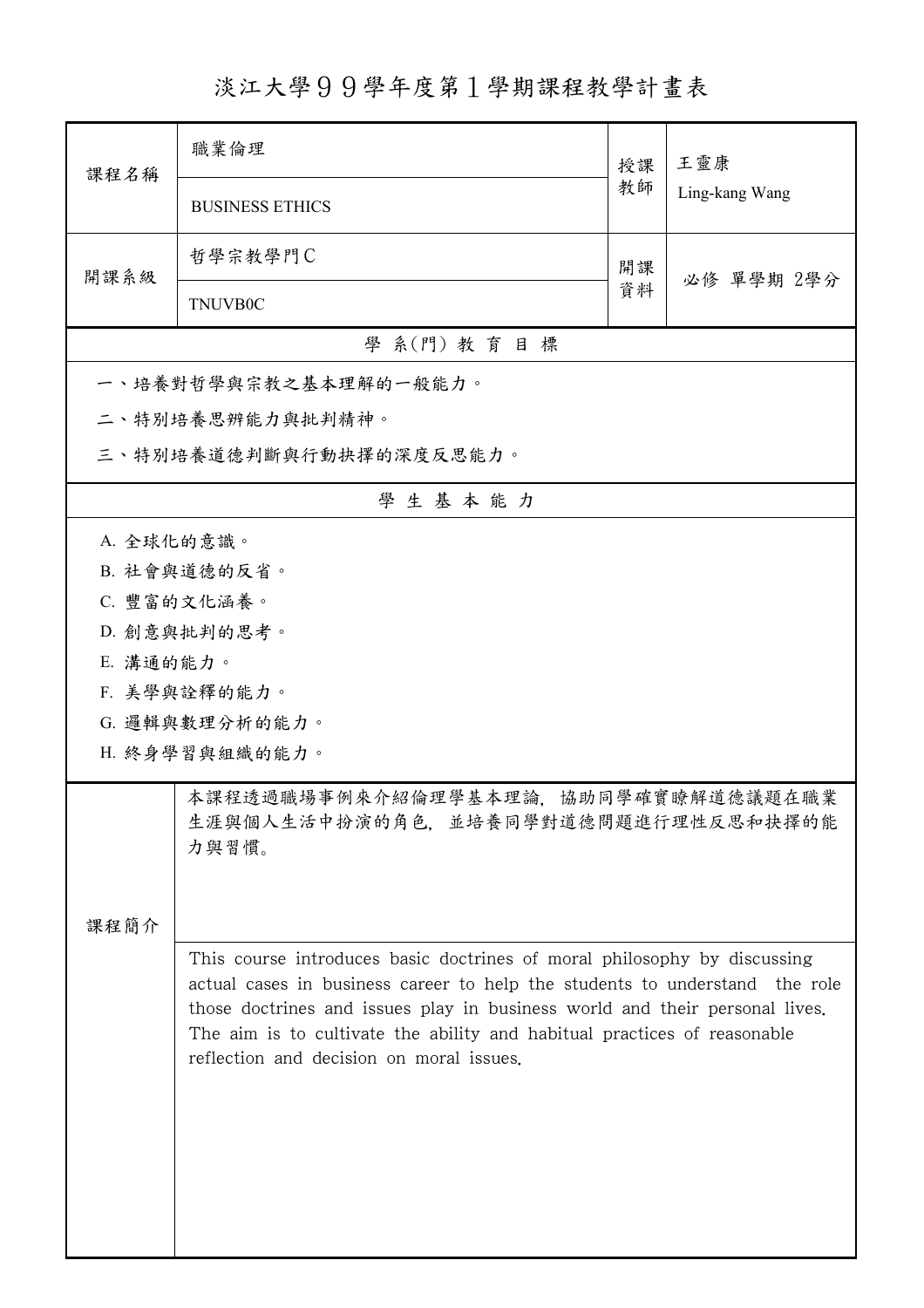本課程教學目標與目標層級、學生基本能力相關性

一、目標層級(選填): (一)「認知」(Cognitive 簡稱C)領域:C1 記憶、C2 瞭解、C3 應用、C4 分析、 C5 評鑑、C6 創造 (二)「技能」(Psychomotor 簡稱P)領域:P1 模仿、P2 機械反應、P3 獨立操作、 P4 聯結操作、P5 自動化、P6 創作 (三)「情意」(Affective 簡稱A)領域:A1 接受、A2 反應、A3 重視、A4 組織、 A5 內化、A6 實踐

二、教學目標與「目標層級」、「學生基本能力」之相關性:

 (一)請先將課程教學目標分別對應前述之「認知」、「技能」與「情意」的各目標層級, 惟單項教學目標僅能對應C、P、A其中一項。

 (二)若對應「目標層級」有1~6之多項時,僅填列最高層級即可(例如:認知「目標層級」 對應為C3、C5、C6項時,只需填列C6即可,技能與情意目標層級亦同)。

 (三)再依據所訂各項教學目標分別對應該系「學生基本能力」。單項教學目標若對應「學 生基本能力」有多項時,則可填列多項「學生基本能力」(例如:「學生基本能力」可 對應A、AD、BEF時,則均填列)。

| 序                       | 教學目標(中文)                         |               |                                                                                           | 相關性                              |                |  |
|-------------------------|----------------------------------|---------------|-------------------------------------------------------------------------------------------|----------------------------------|----------------|--|
| 號                       |                                  |               | 教學目標(英文)                                                                                  | 目標層級                             | 學生基本能力         |  |
|                         |                                  | 1 1.瞭解道德哲學的議題 | 1. To acquaint issues of<br>moral philosophy                                              | C <sub>5</sub><br><b>ABCDEGH</b> |                |  |
|                         | 2 2.瞭解專業領域中的道德考量                 |               | 2. To appreciate the moral<br>considerations in professional<br>careers                   | <b>P6</b>                        | <b>ABCDEGH</b> |  |
|                         | 3 3.培養道德相關的推理與反思的能<br>力          |               | 3. To cultivate the capacities<br>of reasoning and critical<br>reflection in moral issues | A6                               | <b>ABCDEGH</b> |  |
|                         | 教學目標之教學策略與評量方法                   |               |                                                                                           |                                  |                |  |
| 序<br>號                  | 教學目標                             |               | 教學策略                                                                                      | 評量方法                             |                |  |
| $\mathbf{1}$            | 1.瞭解道德哲學的議題                      |               | 課堂講授、分組討論                                                                                 | 出席率、討論、期中<br>考、期末考               |                |  |
|                         | 2 2.瞭解專業領域中的道德考量                 |               | 課堂講授、分組討論                                                                                 | 出席率、討論、期中<br>考、期末考               |                |  |
|                         | 3 3.培養道德相關的推理與反思的能<br>力          |               | 課堂講授、分組討論                                                                                 | 出席率、討論、期中<br>考、期末考               |                |  |
| 授課進度表                   |                                  |               |                                                                                           |                                  |                |  |
| 週次                      | 日期                               |               | 内 容 (Subject/Topics)                                                                      |                                  | 備註             |  |
|                         | 大學開設與通識課程的意義<br>09/13<br>1       |               |                                                                                           |                                  |                |  |
|                         | 「職業倫理」課程在知識中的定位與角色<br>09/20<br>2 |               |                                                                                           |                                  |                |  |
|                         | 09/27<br>3                       | 「道德」的意義有哪些?   |                                                                                           |                                  |                |  |
| 「道德」從何而來?<br>10/04<br>4 |                                  |               |                                                                                           |                                  |                |  |
|                         |                                  |               |                                                                                           |                                  |                |  |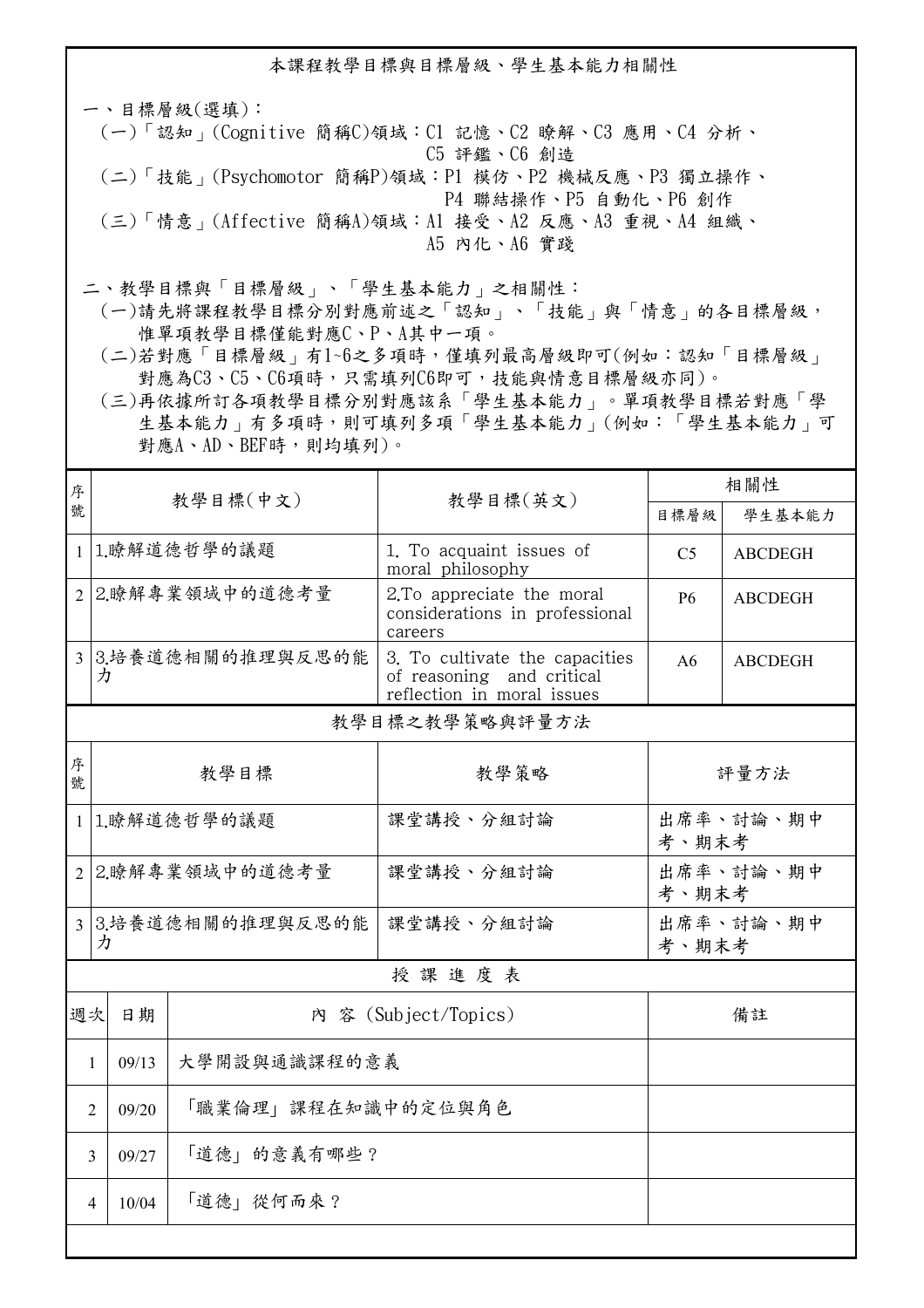| 5    | 10/11                                                                                       | 「道德反思」的必要與方式                                                                                                                                                                                                                                                                                                                                                       |               |  |
|------|---------------------------------------------------------------------------------------------|--------------------------------------------------------------------------------------------------------------------------------------------------------------------------------------------------------------------------------------------------------------------------------------------------------------------------------------------------------------------|---------------|--|
| 6    | 10/18                                                                                       | 「道德兩難」現象的例證與意義:以職場生涯為<br>例 (一)                                                                                                                                                                                                                                                                                                                                     |               |  |
| 7    | 10/25                                                                                       | 「道德兩難」現象的例證與意義:以職場生涯為<br>例 (二)                                                                                                                                                                                                                                                                                                                                     |               |  |
| 8    | 11/01                                                                                       | 「道德兩難」在倫理學上的意義                                                                                                                                                                                                                                                                                                                                                     |               |  |
| 9    | 11/08                                                                                       | 「道德不一致」的現象與意義:以職場生涯為例                                                                                                                                                                                                                                                                                                                                              |               |  |
| 10   | 11/15                                                                                       | 期中考試週                                                                                                                                                                                                                                                                                                                                                              |               |  |
| 11   | 11/22                                                                                       | 若干代表性的道德哲學立場(一):目的論(效益主<br>義)                                                                                                                                                                                                                                                                                                                                      |               |  |
| 12   | 11/29                                                                                       | 若干代表性的道德哲學立場(二):義務論                                                                                                                                                                                                                                                                                                                                                |               |  |
| 13   | 12/06                                                                                       | 目的論與義務論各自的優點與困難:理論與實踐兩方面                                                                                                                                                                                                                                                                                                                                           |               |  |
| 14   | 12/13                                                                                       | 道德哲學與道德實踐的關係                                                                                                                                                                                                                                                                                                                                                       |               |  |
| 15   | 12/20                                                                                       | 道德哲學與知識整體的關係                                                                                                                                                                                                                                                                                                                                                       |               |  |
| 16   | 12/27                                                                                       | 各種道德踐行傳統中的典範及其作用                                                                                                                                                                                                                                                                                                                                                   |               |  |
| 17   | 01/03                                                                                       | 道德與幸福藍圖的關係                                                                                                                                                                                                                                                                                                                                                         |               |  |
| 18   | 01/10                                                                                       | 期末考試週                                                                                                                                                                                                                                                                                                                                                              |               |  |
|      | 修課應<br>注意事項                                                                                 | 特別鼓勵發言討論                                                                                                                                                                                                                                                                                                                                                           |               |  |
| 教學設備 |                                                                                             | 電腦、投影機                                                                                                                                                                                                                                                                                                                                                             |               |  |
|      | 教材課本                                                                                        |                                                                                                                                                                                                                                                                                                                                                                    |               |  |
| 參考書籍 |                                                                                             | 1. William K. Frankena, Ethics, 2nd edition, Englewood Cliffs, New Jersey:<br>Prentice-Hall, 1988.<br>2. Louis P. Pojman, Ethics: Discovering Right and Wrong, 5th edition,<br>Belmont, Calif.: Wadsworth Pub. Co., 2005.<br>3. 隨機採用傳播媒體之報導、專欄、社論、電影、廣告等<br>4. Joan Callahan, ed., Ethical Issues in Professional Life, New York: Oxford<br>University Press, 1988 |               |  |
|      | 批改作業<br>篇數                                                                                  | 篇(本欄位僅適用於所授課程需批改作業之課程教師填寫)                                                                                                                                                                                                                                                                                                                                         |               |  |
|      | ◆平時考成績: % ◆期中考成績:40.0 % ◆期末考成績:40.0<br>學期成績<br>◆作業成績:<br>$\%$<br>計算方式<br>◆其他〈出席與討論〉: 20.0 % |                                                                                                                                                                                                                                                                                                                                                                    | $\frac{0}{6}$ |  |